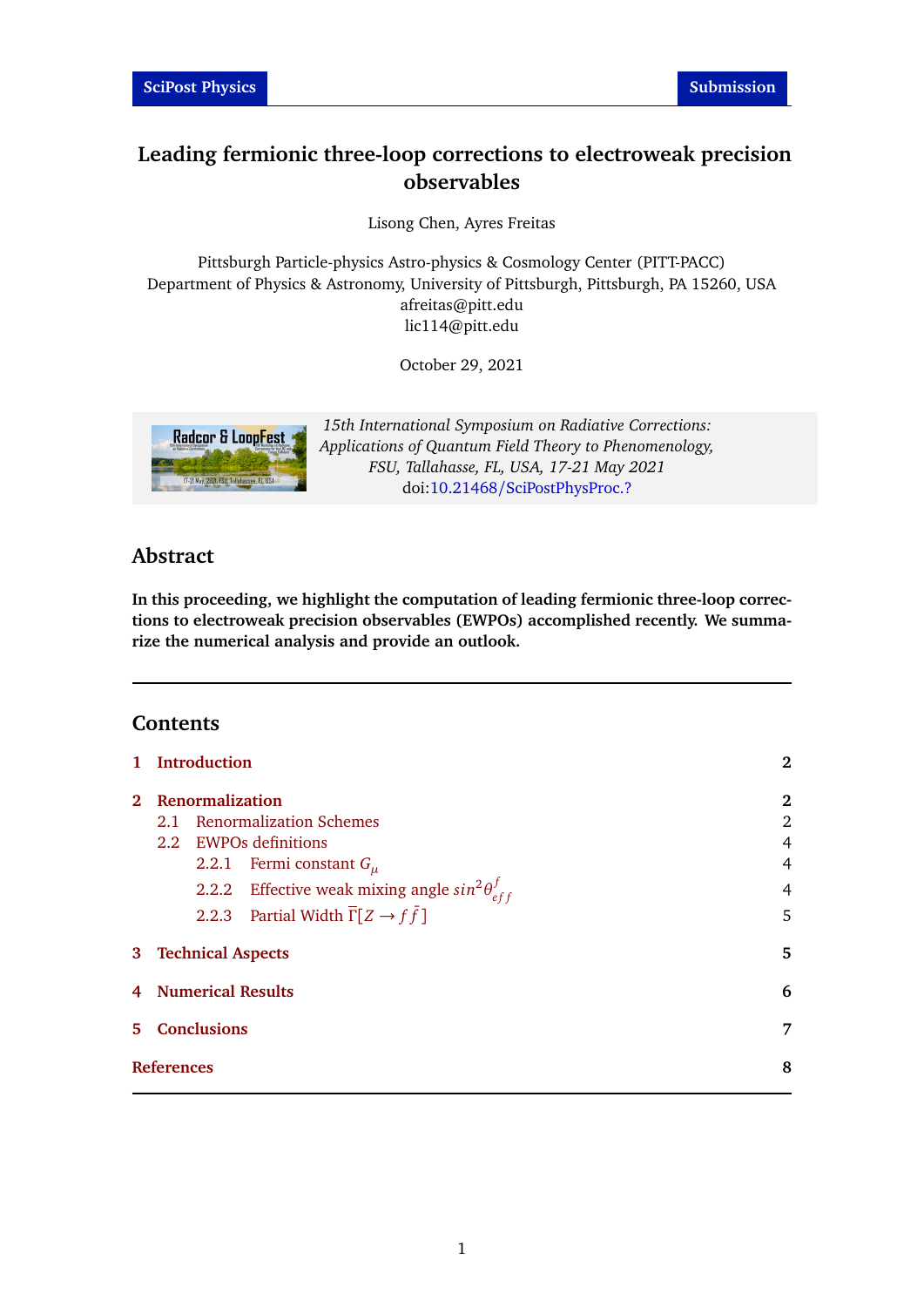### <span id="page-1-0"></span>**1 Introduction**

The electroweak precision observables (EWPOs) are a group of quantities associated with the properties of the Z and W bosons. They can be obtained from measurements of processes mediated by W and Z bosons, where the experimentally irreducible background has been carefully removed. The EWPOs, as one of the most crucial testbeds of the Standard Model (SM), played a key role in the physics program of LEP and SLC and they will be further scrutinized at future high-luminosity  $e^+e^-$  colliders, such as FCC-ee, ILC, CLIC, and CEPC, with substantially improved precision. One can only fully take advantage of these high-precision measurements with accurate theoretical predictions whose uncertainties are well-controlled. The latter require calculations of multi-loop radiative corrections together with the better knowledge of theory input parameters. Up till now, the theoretical predictions of the EWPOs, such as (*i*) the W-boson mass *M<sup>W</sup>* , (*ii*) the partial widths of the Z-boson *Γ<sup>f</sup>* , and (*iii*) the effective weak mixing angle  $\sin^2\theta_{eff}^f$ , have been known up to full two-loop level [[1](#page-7-0)[–10](#page-8-0)], and partial threeand four-loop level contributions given by top Yukawa coupling enhancement [[11](#page-8-1)[–13](#page-8-2)] within the SM. All these corrections amount to predictions with theoretical uncertainties being safely below the current experimental precision (see Ref  $[14–16]$  $[14–16]$  $[14–16]$  $[14–16]$  for detailed reviews). Yet the expected precision of future  $e^+e^-$  colliders impose the need of computing three and four-loop corrections at full EW  $\mathcal{O}(\alpha^3)$  and mixed EW-QCD  $\mathcal{O}(\alpha^2\alpha_s)$  and  $\mathcal{O}(\alpha\alpha_s^2)$ . In this proceeding, we survey the recently accomplished calculations of leading fermionic three-loop corrections to EWPOs at full EW  $\mathcal{O}(\alpha^3)$  and mixed EW-QCD  $\mathcal{O}(\alpha^2\alpha_s)$ , where "leading fermionic" refers to the maximal number of closed fermionic loops at given orders. In sec. [2,](#page-1-1) we introduce the renormalization procedures for cases with and without QCD contributions. Sec. [3](#page-4-1) highlights the technical aspects including the derivative and evaluation of the master integral (MI) and the computer algebra tools we used. One can find numerical results and shed light on future projections thereby in sec. [4](#page-5-0) and the Conclusion, respectively.

### <span id="page-1-1"></span>**2 Renormalization**

### <span id="page-1-2"></span>**2.1 Renormalization Schemes**

We adopted the on-shell (OS) renormalization scheme for all electroweak radiative corrections. For corrections involving QCD, such as the case of leading fermionic three-loop at  ${\cal O}(\alpha^2\alpha_{\rm s})$ , where the top-quark mass receives radiative corrections from gluon exchange, we use OS scheme and modified minimal subtraction scheme (MS) alternately to describe the renormalized top-quark mass. The reason for using both schemes is the following: the OS top mass definition is subject to the renormalon ambiguity from which the MS top-quark mass prescription is exempt. The MS top-quark mass prescription is thus preferable in practical calculations, yet an extra step is required to relate the  $\overline{MS}$  value to an observable. These two schemes are related by a finite function, which has been carried out up to four-loop level [[19](#page-8-5)]. The results carried out in both schemes after summing up all orders in perturbation theory should converge up to non-perturbative effects, and our numerical comparison between two schemes will reveal an inkling of it (see [4\)](#page-5-0).

In the OS scheme, the physical mass of the massive unstable particle is defined to be the real part of the complex pole of the propagator, while the width is proportional to the imaginary part of the pole as follows,

$$
s_0 \equiv \overline{M}^2 - i\overline{M}\overline{\Gamma},\tag{1}
$$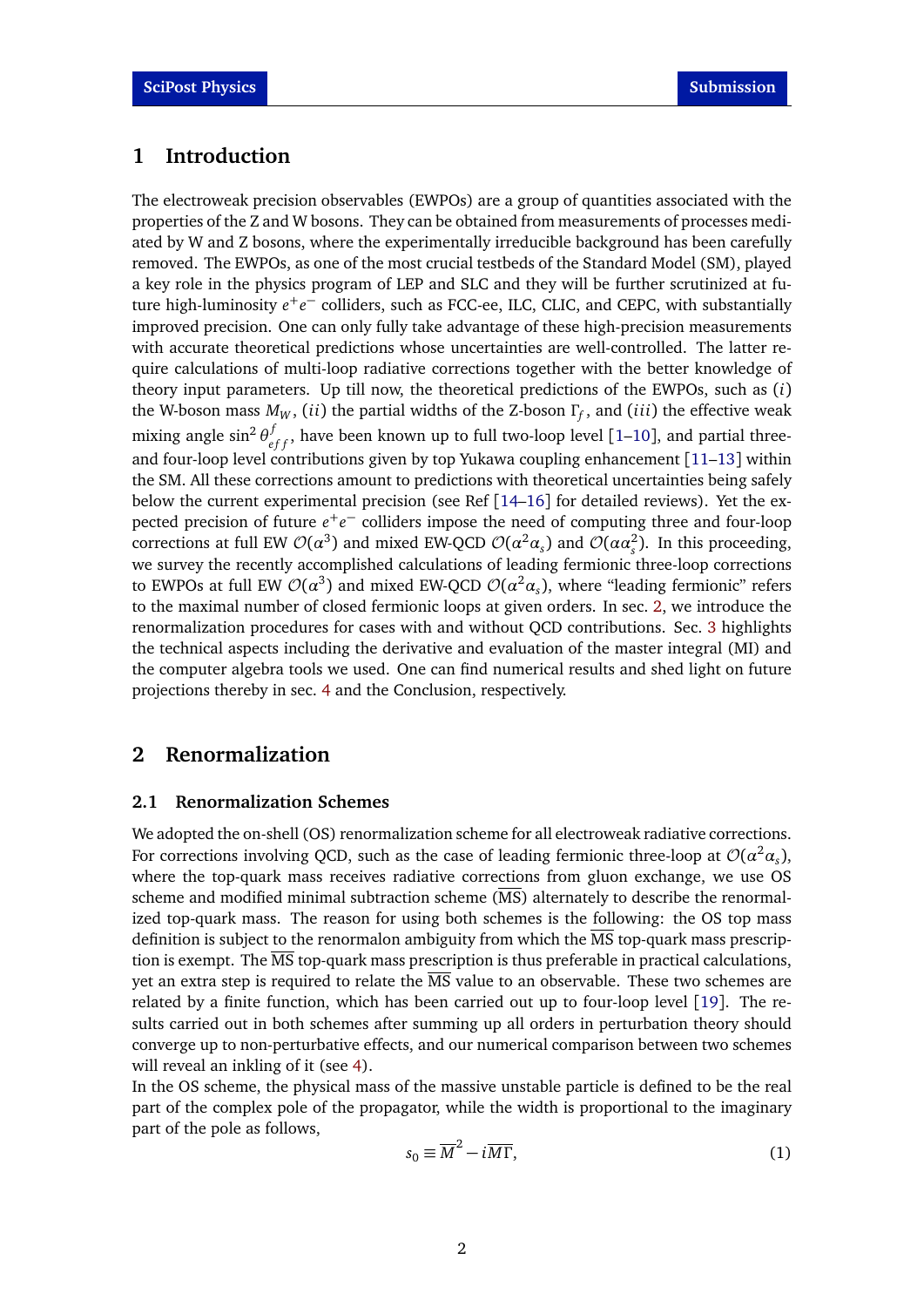$$
\Sigma_{V_1V_2(\alpha^3)} = \mathsf{wk} \quad \text{for} \quad + \mathsf{w} \quad \text{for} \quad + \mathsf{w} \quad \text{for} \quad \text{for} \quad \text{for} \quad \text{for} \quad \text{for} \quad \text{for} \quad \text{for} \quad \text{for} \quad \text{for} \quad \text{for} \quad \text{for} \quad \text{for} \quad \text{for} \quad \text{for} \quad \text{for} \quad \text{for} \quad \text{for} \quad \text{for} \quad \text{for} \quad \text{for} \quad \text{for} \quad \text{for} \quad \text{for} \quad \text{for} \quad \text{for} \quad \text{for} \quad \text{for} \quad \text{for} \quad \text{for} \quad \text{for} \quad \text{for} \quad \text{for} \quad \text{for} \quad \text{for} \quad \text{for} \quad \text{for} \quad \text{for} \quad \text{for} \quad \text{for} \quad \text{for} \quad \text{for} \quad \text{for} \quad \text{for} \quad \text{for} \quad \text{for} \quad \text{for} \quad \text{for} \quad \text{for} \quad \text{for} \quad \text{for} \quad \text{for} \quad \text{for} \quad \text{for} \quad \text{for} \quad \text{for} \quad \text{for} \quad \text{for} \quad \text{for} \quad \text{for} \quad \text{for} \quad \text{for} \quad \text{for} \quad \text{for} \quad \text{for} \quad \text{for} \quad \text{for} \quad \text{for} \quad \text{for} \quad \text{for} \quad \text{for} \quad \text{for} \quad \text{for} \quad \text{for} \quad \text{for} \quad \text{for} \quad \text{for} \quad \text{for} \quad \text{for} \quad \text{for} \quad \text{for} \quad \text{for} \quad \text{for} \quad \text{for} \quad \text{for} \quad \text{for} \quad \text{for} \quad \text{for} \quad \text{for} \quad \text{for} \quad \text{for} \quad \text{for} \quad \text{for} \quad \text{for} \quad \text{for} \quad \text{for} \quad \text{for} \quad \text{for} \quad \text{for} \quad \text{for} \quad \text{for} \quad \text{for}
$$

**Figure 1**: Diagramatic 1-PI leading fermionic self-energy functions at different orders.  $V_1$  and  $V_2$  denote the possible different in- and outgoing gauge bosons. Vertices "⊗" and "×" indicate the counterterms at the loop order  $\mathcal{O}(\alpha_s\alpha)$  or  $\mathcal{O}(\alpha^2)$ , and  $\mathcal{O}(\alpha)$ or O(*α*<sup>s</sup> ), distinguished by red (with QCD) and blue (without QCD), respectively.

where  $\overline{M}$  is the renormalized mass defined to be on-shell and the  $\overline{\Gamma}$  is the width. $^1$  $^1$ . For a massive gauge boson, by requiring the inverse of Dyson re-summed two-point function to be zero at the pole as

$$
D(s) = Z(s - \overline{M}^2) - \delta \overline{M}^2 Z + \Sigma(s)|_{s=s_0} \equiv 0,
$$
\n(2)

we get the renormalization conditions

$$
\delta \overline{M}^2 = Z^{-1} \Re \Sigma (\overline{M}^2 - i\overline{M}\Gamma) \tag{3}
$$

<span id="page-2-2"></span><span id="page-2-1"></span>
$$
\overline{\Gamma} = \frac{\Im \Sigma(\overline{M}^2 - i\overline{M}\Gamma)}{ZM} \tag{4}
$$

When deriving the renormalization condition for the Z boson, a more subtle complexity emerges from taking  $\gamma - Z$  mixing effect into account (see detailed discussion in Ref. [[20](#page-9-0)]). The renormalization conditions for massive fermions, akin to massive gauge boson cases, can also be obtained through  $D_{\psi}(\cancel{p})|_{p^2=M_{\psi}^2-iM_{\psi}\Gamma_{\psi}}=0$ , where  $D_{\psi}$  is the inverse of fermion two-point function written as

$$
D_{\psi}(p) = Z_{\psi}(\mathbf{p} - M_{\psi}) + \Sigma_{\psi}(p^{2}) - Z_{\psi}\delta M_{\psi}.
$$
\n<sup>(5)</sup>

Hence we get the top-quark mass counterterm and width as

$$
\delta M_{\psi} u(p) = Z_{\psi}^{-1} \Re \Sigma_{\psi} (\rlap{/} \psi) u(p)|_{p^2 = M_{\psi}^2 - iM_{\psi} \Gamma_{\psi}}
$$
\n
$$
\Gamma_{\psi} u(p) = Z_{\psi}^{-1} 2 \Im \Sigma_{\psi} (\rlap{/} \psi) u(p)|_{p^2 = M_{\psi}^2 - iM_{\psi} \Gamma_{\psi}}.
$$
\n(6)

By recursively applying the renormalization conditions eq. [\(3\)](#page-2-1) eq. [\(4\)](#page-2-2), we can obtain widths and mass counterterms in terms of 1-PI self-energies up to arbitrary orders (see explicit expressions in Ref. [[20](#page-9-0)]). Since all EWPOs we want to compute are extracted from processes where the massive gauge bosons appear to be intermediate states only, the final results should be independent of field strength renormalization constants (we have checked it explicitly in our calculations). It is thus safe to set Z to be 1 in our cases.

In the  $\overline{\text{MS}}$  scheme, the mass counterterm is meant to subtract the ultraviolet divergent piece along with constants log(4*π*) and *γ<sup>E</sup>* . At one-loop QCD level, it is

$$
\delta m_t = -\frac{3C_F g_s^2}{16\pi^2} \left(\frac{1}{\epsilon} + \log 4\pi - \gamma_E\right) m_t(\mu). \tag{7}
$$

<span id="page-2-0"></span><sup>&</sup>lt;sup>1</sup>The mass and width defined here are theoretically well-defined and gauge-invariant [[17](#page-8-6)], but the experimental mass and width *M* ,  $\Gamma$  used, are related to  $\overline{M}$  ,  $\overline{\Gamma}$  by the relations  $\overline{M}=M\sqrt{1+\Gamma^2/M^2}$ ,  $\overline{\Gamma}=\Gamma\sqrt{1+\Gamma^2/M^2}$  [[18](#page-8-7)].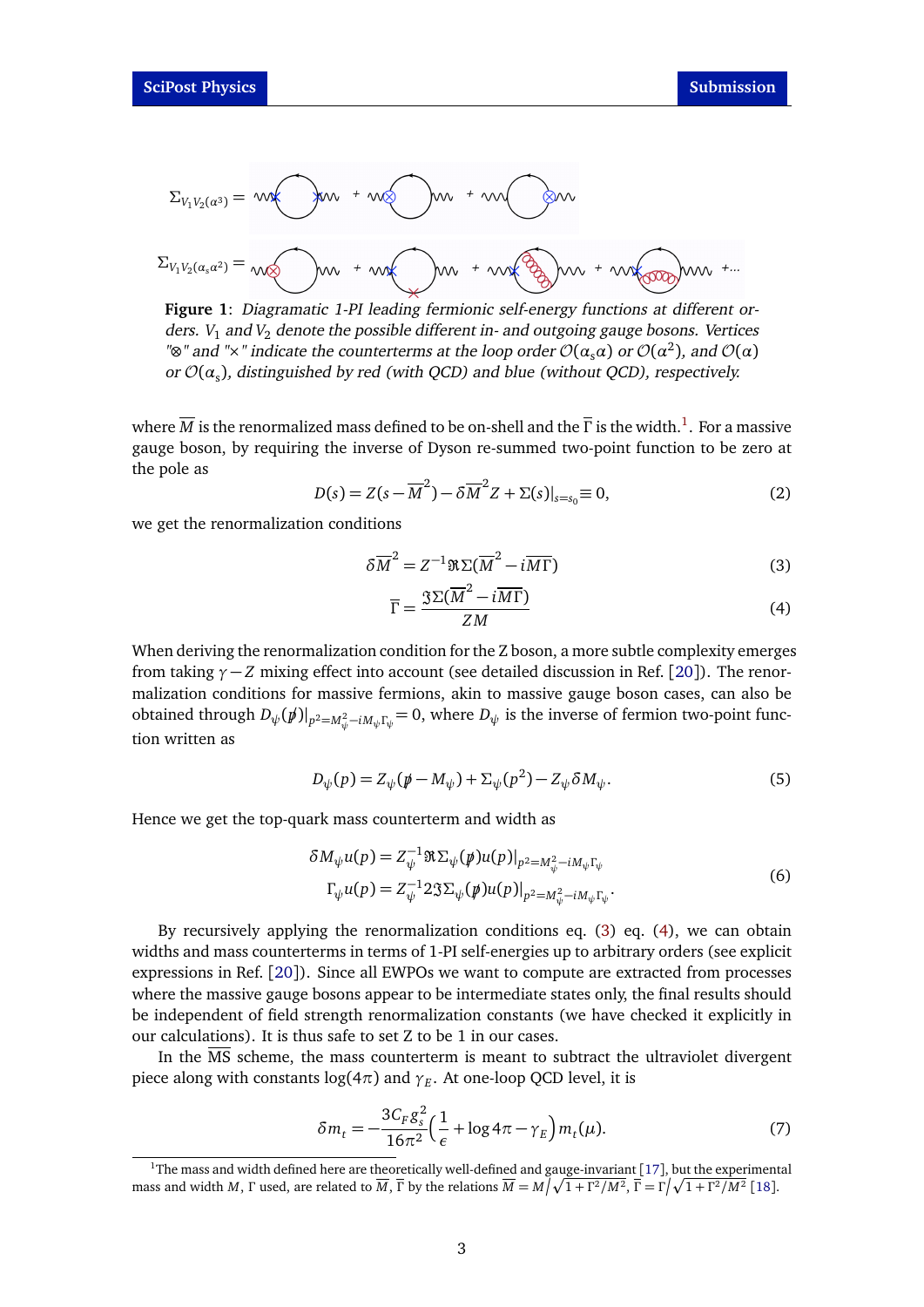And it relates to the OS top-quark mass by

$$
\frac{M_t}{m_t} = 1 + \frac{\alpha_s C_F}{4\pi} \Big( 3 \log \frac{M_t^2}{\mu^2} - 4 \Big) + \mathcal{O}(\alpha_s^2). \tag{8}
$$

at one-loop level in QCD. Moreover, the renormalized weak mixing angle is defined by demanding that the relation  $\sin^2\theta_W=1-\overline{M}_V^2$  $\frac{2}{W}/\overline{M}_{Z}^{2}$  $\frac{1}{2}$  holds to all orders. The electromagnetic charge, as a fundamental parameter, is renormalized to the coupling strength in Thompson scattering. Due to the non-perturbative contribution of light-quark fermionic loops at zero momentum in the Thompson limit, this contribution, parametrized as  $\Delta a_{had}$ , is usually extracted from measurements of  $e^+e^- \rightarrow hadrons$  [[25](#page-9-1)].

### <span id="page-3-0"></span>**2.2 EWPOs definitions**

### <span id="page-3-1"></span>**2.2.1 Fermi constant** *G<sup>µ</sup>*

The Fermi constant can be precisely obtained from muon decay. In the SM, it is defined as

$$
G_{\mu} = \frac{\pi \alpha}{\sqrt{2} s_{w}^{2} \overline{M}_{W}^{2}} (1 + \Delta r),
$$
\n(9)

where all QED contributions have already been taken into account in the determiation of *G<sup>µ</sup>* from the muon lifetime. Here *∆r* features all higher-order corrections at the orders that we are interested in. This relation can be used to iteratively to determine the W-boson mass within the SM:

$$
\overline{M}_{\rm W}^2 = \overline{M}_{\rm Z}^2 \left(\frac{1}{2} + \sqrt{\frac{1}{4} - \frac{\alpha \pi}{\sqrt{2} G_{\mu} \overline{M}_{\rm Z}^2} (1 + \Delta r)\right) \tag{10}
$$

#### <span id="page-3-2"></span>**2.2.2 Effective weak mixing angle**  $sin^2\theta$ *e f f*

The effective weak mixing angle is defined as associated with the ratio of the Z-boson vector coupling form factor and the axial-vector coupling form factor. It is most sensitively determined at the Z-pole where the *Z/γ*<sup>∗</sup> interference and photon exchange are suppressed. Hence we are interested in computing

$$
\sin^2 \theta_{eff}^f = \frac{1}{4|Q_f|} (1 + \Re \frac{V_f(s)}{A_f(s)}) \bigg|_{s = \overline{M}_2^2},\tag{11}
$$

where

$$
V_f(s) = v_f^Z(s) - v_f^Y \frac{\Sigma_{\gamma Z}(s)}{s + \Sigma_{\gamma \gamma}(s)}
$$
  
\n
$$
A_f(s) = a_f^Z(s) - a_f^Y \frac{\Sigma_{\gamma Z}(s)}{s + \Sigma_{\gamma \gamma}(s)},
$$
\n(12)

where  $v_{\epsilon}^X$  $_{f}^{X}$  and  $a_{f}^{X}$  $\frac{X}{f}$  are the effective vector and axial-vector couplings of vertices  $X f \bar{f}$  , and the self-energy  $\Sigma_{XY}$  stems from  $\gamma - Z$  mixing at higher-orders.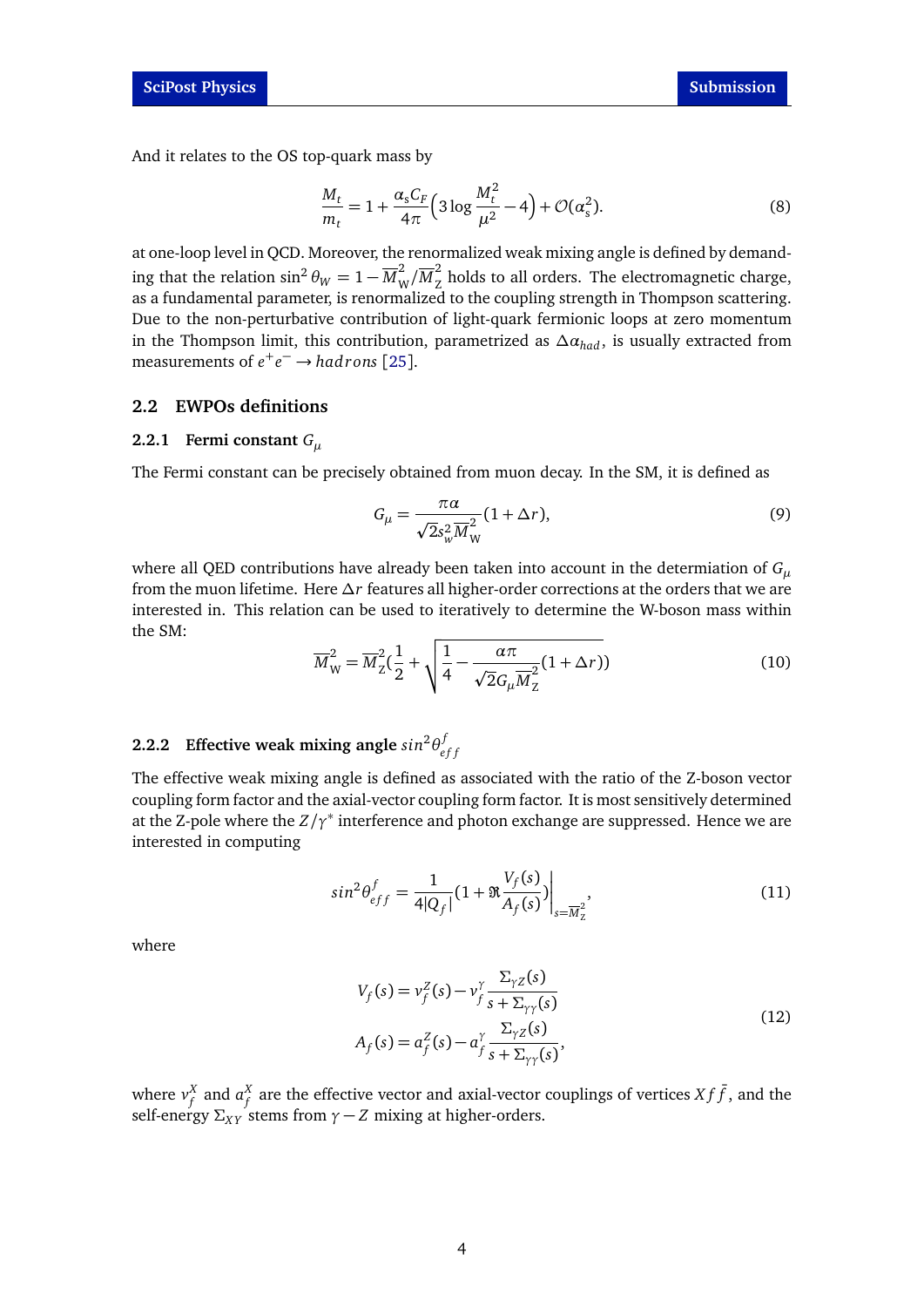# <span id="page-4-0"></span>**2.2.3 Partial Width**  $\overline{\Gamma}[Z \rightarrow f\overline{f}]$

the partial width  $\overline{\Gamma}$  can be recast by the Z-boson self-energy and vector/axial-vector couplings by applying optical theorem. It reads

$$
\overline{\Gamma}_f = \frac{N_c^f \overline{M}_Z}{12\pi} C_Z \Big[ \mathcal{R}_V^f |V_f|^2 + \mathcal{R}_A^f |A_f|^2 \Big]_{s = \overline{M}_Z^2} \,. \tag{13}
$$

Here  $N_c^f = 3(1)$ for quarks(leptons), and  $C_{\rm Z}$  is given by Z self-energy contributions at given orders. The radiators  $\mathcal{R}_{VA}$  contain final-state QCD and QED radiations. In our case, when only closed fermionic loops are considered, they are simply 1.

### <span id="page-4-2"></span><span id="page-4-1"></span>**3 Technical Aspects**



**Figure 2**: The MI topologies used for genuine two-loop self-energy contributions, with notation taken from [[31](#page-9-2)].

In this calculations we turned off CKM mixing and all fermion masses, except the top quark, due to their negligible numerical impact. FEYNARTS 3.3 [[26](#page-9-3)] and FEYNCALC 9.2.0 [[27](#page-9-4)] are employed for amplitudes generation and algebraic reduction. The numerical evaluation is carried out by using TVID 2.0 [[31](#page-9-2)]. Some  $O(D-4)$  coefficients from scalar one-loop integrals have been computed by following Eq. 4.1 in Ref. [[33](#page-9-5)]. When comparing with previous results with two fermionic loops in Refs. [[2,](#page-7-1)[3](#page-7-2)], [[6](#page-7-3)] and [[9](#page-8-8)], we have found exact algebraic agreement except one term

<span id="page-4-3"></span>
$$
-\frac{d}{ds}\left(\frac{\left[\Im\Sigma_{\gamma Z(1)}(s)\right]^2}{s}\right),\tag{14}
$$

which stems from  $\gamma$  − *Z* mixing at two-loop level in partial *Z* width, which was missing in Ref. [[9](#page-8-8)]. In Ref. [[20](#page-9-0)], this error has been corrected and its numerical impact was evaluated.

For genuine two-loop amplitudes, the MI reductions are done in two independent ways: integration-by-part (IBP) identities [[28](#page-9-6)] as implemented in FIRE6 [[29](#page-9-7)], and the integral reduction techniques of Ref. [[30](#page-9-8)]. We should mention that, unlike one-loop cases, the choice of a MI basis at the two-loop level is not unique and may also not be minimal. One of the MI bases used in this calculation is shown in Fig [2.](#page-4-2) However, despite the different choices of the MI basis, the two independent calculations by the authors agree numerically. Furthermore,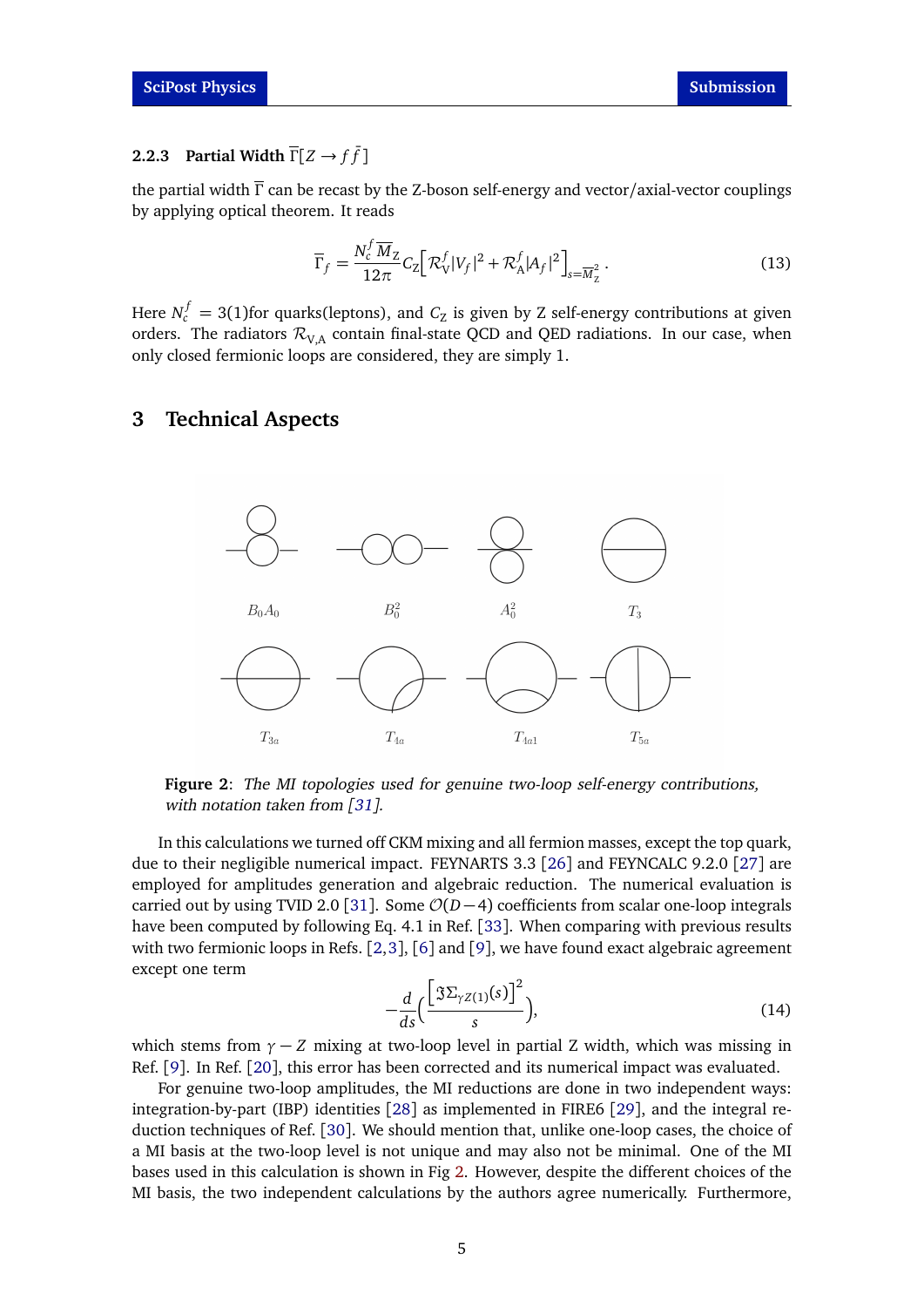one must also compute the derivatives of two-loop self-energy functions to carry out the necessary renormalization counterterms. Care must be taken when deriving the derivative of the two-loop self-energy master integral with zero external momentum. With the help of chain rules, we obtain

$$
\frac{\partial}{\partial p^2} I(...; p^2 = 0) = \frac{1}{2d} \frac{\partial^2}{\partial p_\mu \partial p^\mu} I(...; p^2) \Big|_{p^2=0}
$$
  
\n
$$
= \frac{2}{d} \Big[ \Big( 1 + a_2 + a_5 - \frac{d}{2} \Big) (a_2 2^+ + a_5 5^+) + m_2^2 a_2 (a_2 + 1) 2^{++} + m_5^2 a_5 (a_5 + 1) 5^{++} + a_2 a_5 ((m_2^2 - m_3^2 + m_5^2) 2^+ 5^+ - 2^+ 3^- 5^+) I \Big]_{p^2=0},
$$
\n(15)

whereas for  $p^2 \neq 0$ , one obtains [[9](#page-8-8)]

$$
\frac{\partial}{\partial p^2} I(...; p^2 \neq 0) = -\frac{1}{2p^2} p^{\mu} \frac{\partial}{\partial p^{\mu}} I(...; p^2)
$$
  
=  $-\frac{1}{2p^2} \Big[ (a_2 + a_5) - a_2 \mathbf{1}^{-} \mathbf{2}^{+} - a_5 \mathbf{4}^{-} \mathbf{5}^{+} + a_2 (m_2^2 - m_1^2 + p^2) \mathbf{2}^{+} + a_5 (m_5^2 - m_4^2 + p^2) \mathbf{5}^{+} \Big] I,$  (16)

where I is defined as the most generic two-loop self-energy master integral

$$
I(a_1, a_2, ..., m_1, m_2, ..., p^2)
$$
  
\n
$$
\equiv \int \frac{d^d q_1 d^d q_2}{(q_1^2 - m_1^2)^{a_1}((q_1 + p)^2 - m_2^2)^{a_2}((q_2 - q_1)^2 - m_3^2)^{a_3}(q_2^2 - m_4^2)((q_2 + p)^2 - m_5^2)^{a_5}}
$$
\n(17)

and the standard lowering/raising operators are defined as

$$
4^-5^+I = I(a_4 - 1, a_5 + 1). \tag{18}
$$

Then one can apply IBP identities again to further reduce the raised/lowered MI integrals  $I(...; p^2)$  down to the chosen MI basis such as Fig. [2.](#page-4-2)

### <span id="page-5-0"></span>**4 Numerical Results**

Given the benchmark inputs in Tab. [1,](#page-6-1) the numerical results for the leading fermionic contributions to all above-mentioned EWPOs at both  ${\cal O}(\alpha^3)$  and mixed EW-QCD  ${\cal O}(\alpha^2\alpha_s)$  are shown in Tab. [2.](#page-6-2) It is evident that all the corrections computed at leading fermionic three-loop level are negligible for the precision tests conducted at the LEP and LHC, see Tab. [3.](#page-7-4) However, one can also see that the experimental uncertainties mapped out by future *e* +*e* <sup>−</sup> colliders are comparable to the three-loop corrections. Hence these corrections computed in Ref. [[20](#page-9-0)] cannot be ignored. Combining the  $\mathcal{O}(\alpha^3)$  and  $\mathcal{O}(\alpha^2\alpha_s)$  corrections, we see  $\Delta \overline{M}_{\rm W}$  and  $\Delta' \overline{\Gamma}$  having a sizable corrections while others are subject to accidental cancellations. When switching the top-quark mass from OS to  $\overline{MS}$  prescription, using the benchmark value given in Tab. [1,](#page-6-1) the overall magnitude of leading fermionic  $\mathcal{O}(\alpha^2\alpha_{\rm s})$  corrections become noticeably smaller. This is normally expected as MS prescription converges faster than OS for QCD corrections. We perform the similar numerical evaluations summarized in Tab. [4.](#page-7-5)

A thorough comparison between OS and MS top mass prescription is given in Ref. [[20](#page-9-0)] Tab.5, from which one observes that the numerical shifts at two-loop and three-loop levels partially compensate each other in both schemes as one would expect.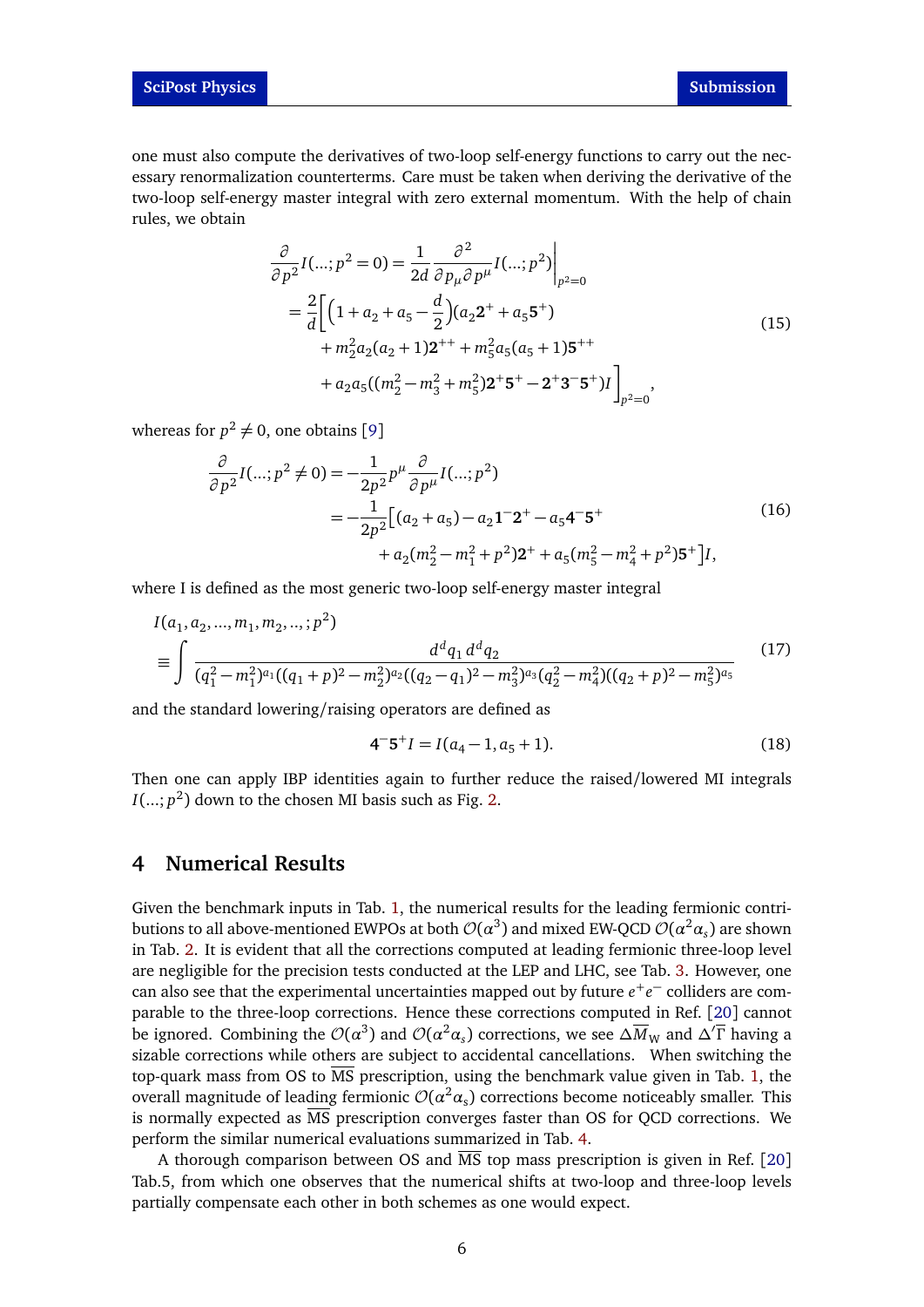<span id="page-6-1"></span>
$$
M_Z = 91.1876 \text{ GeV}
$$
\n
$$
\left.\begin{aligned}\n &\frac{1}{2} = 91.1535 \text{ GeV} \\
&\frac{1}{2} = 2.4952 \text{ GeV} \\
&\frac{1}{2} = 80.358 \text{ GeV} \\
&\frac{1}{2} \Rightarrow \overline{M}_W = 80.331 \text{ GeV} \\
&\frac{1}{2} \Rightarrow \overline{M}_W = 80.331 \text{ GeV} \\
&\frac{1}{2} \Rightarrow \overline{M}_W = 80.331 \text{ GeV} \\
&\frac{1}{2} \Rightarrow \overline{M}_W = 80.331 \text{ GeV} \\
&\frac{1}{2} \Rightarrow \overline{M}_W = 80.331 \text{ GeV} \\
&\frac{1}{2} \Rightarrow \overline{M}_W = 80.331 \text{ GeV} \\
&\frac{1}{2} \Rightarrow \overline{M}_W = 80.331 \text{ GeV} \\
&\frac{1}{2} \Rightarrow \overline{M}_W = 80.331 \text{ GeV} \\
&\frac{1}{2} \Rightarrow \overline{M}_W = 80.331 \text{ GeV} \\
&\frac{1}{2} \Rightarrow \overline{M}_W = 80.331 \text{ GeV} \\
&\frac{1}{2} \Rightarrow \overline{M}_W = 80.331 \text{ GeV} \\
&\frac{1}{2} \Rightarrow \overline{M}_W = 80.331 \text{ GeV} \\
&\frac{1}{2} \Rightarrow \overline{M}_W = 80.331 \text{ GeV} \\
&\frac{1}{2} \Rightarrow \overline{M}_W = 80.331 \text{ GeV} \\
&\frac{1}{2} \Rightarrow \overline{M}_W = 80.331 \text{ GeV} \\
&\frac{1}{2} \Rightarrow \overline{M}_W = 80.331 \text{ GeV} \\
&\frac{1}{2} \Rightarrow \overline{M}_W = 80.331 \text{ GeV} \\
&\frac{1}{2} \Rightarrow \overline{M}_W = 80.331 \text{ GeV} \\
&\frac{1}{2} \Rightarrow \overline{M}_W = 80.331 \text{ GeV} \\
&\frac{1}{2} \Rightarrow \overline{M}_W = 80.331
$$

**Table 1**: Benchmark input parameters used in the numerical analysis, based on Ref. [[16](#page-8-4)]. Both benchmark values for alternative top-quark mass prescriptions are listed.

<span id="page-6-2"></span>

|                             |                      | $\Delta r \mid \Delta M_W$ (MeV) | $\Delta \sin^2 \theta_{\text{eff}}$ | $\Delta'$ sin <sup>2</sup> $\theta_{\text{eff}}$ |          | $\left\langle \right. \, \Delta \overline{\Gamma}_{\rm tot} \left[ \,{\rm MeV} \right] \, \left. \right  \, \Delta' \overline{\Gamma}_{\rm tot} \left[ \,{\rm MeV} \right] \, .$ |
|-----------------------------|----------------------|----------------------------------|-------------------------------------|--------------------------------------------------|----------|----------------------------------------------------------------------------------------------------------------------------------------------------------------------------------|
| $\mathcal{O}(\alpha^3)$     | $2.5 \times 10^{-5}$ | $-0.389$                         | $1.34 \times 10^{-5}$               | $2.09 \times 10^{-5}$                            | 0.331    | 0.255                                                                                                                                                                            |
| $O(\alpha^2 \alpha_s)^{-1}$ | $-0.000109$          |                                  | $1.703$   $1.31 \times 10^{-5}$     | $\vert -1.98\times 10^{-5} \vert$                | $-0.103$ | 0.229                                                                                                                                                                            |
| Sum                         | $-0.000084$          |                                  | $1.314 \div 2.65 \times 10^{-5}$    | $0.11 \times 10^{-5}$                            | 0.228    | 0.484                                                                                                                                                                            |

**Table 2**: This table shows the numerical results of the leading fermionic three-loop corrections to EWPOs at  $\mathcal{O}(\alpha^3)$  and at  $\mathcal{O}(\alpha^2 \alpha_s)$  from Ref. [[20](#page-9-0)]. The EWPOs denoted with a prime use  $M_W$  predicted from the Fermi constant  $G_\mu$  rather than the value in Tab. [1.](#page-6-1) One can see that the two contributions have comparable size, except for *∆M<sup>W</sup>* , where the mixed EW–QCD three-loop correction is about four times larger in magnitude than the pure EW three-loop.

As mentioned above, a previous paper has missed the term [\(14\)](#page-4-3) contributing to  $\Delta \overline{\Gamma}_f$  at two-loop order. This missing term results in numerical impact around  $\mathcal{O}(0.01)$  MeV to  $\Delta\Gamma_f.$ This turns out to be relatively small but clearly non-negligible for the precision level we want to achieve at future colliders.

## <span id="page-6-0"></span>**5 Conclusions**

In this proceeding, we highlight recent computations of leading fermionic three-loop corrections to EWPOs at both  $\mathcal{O}(\alpha^3)$  and mixed EW-QCD  $\mathcal{O}(\alpha^2\alpha_s)$ . These computations are carried out in a fully gauge-invariant way. The numerical size of leading fermionic loop corrections should be considerably large due to the power of top mass and  $N_f^n$  $\int\limits_t^n$  enhancement. However, they turn out to be milder than one would expect due to some accidental cancellations. Hence, other missing three-loop contributions may give corrections of similar magnitude, and they need to be included to further reduce the intrinsic theoretical uncertainty down to the level that matches the goals of future colliders. Here genuine electroweak three-loop integrals with various scales in the denominators will come into play, which will require significant additional work in the future.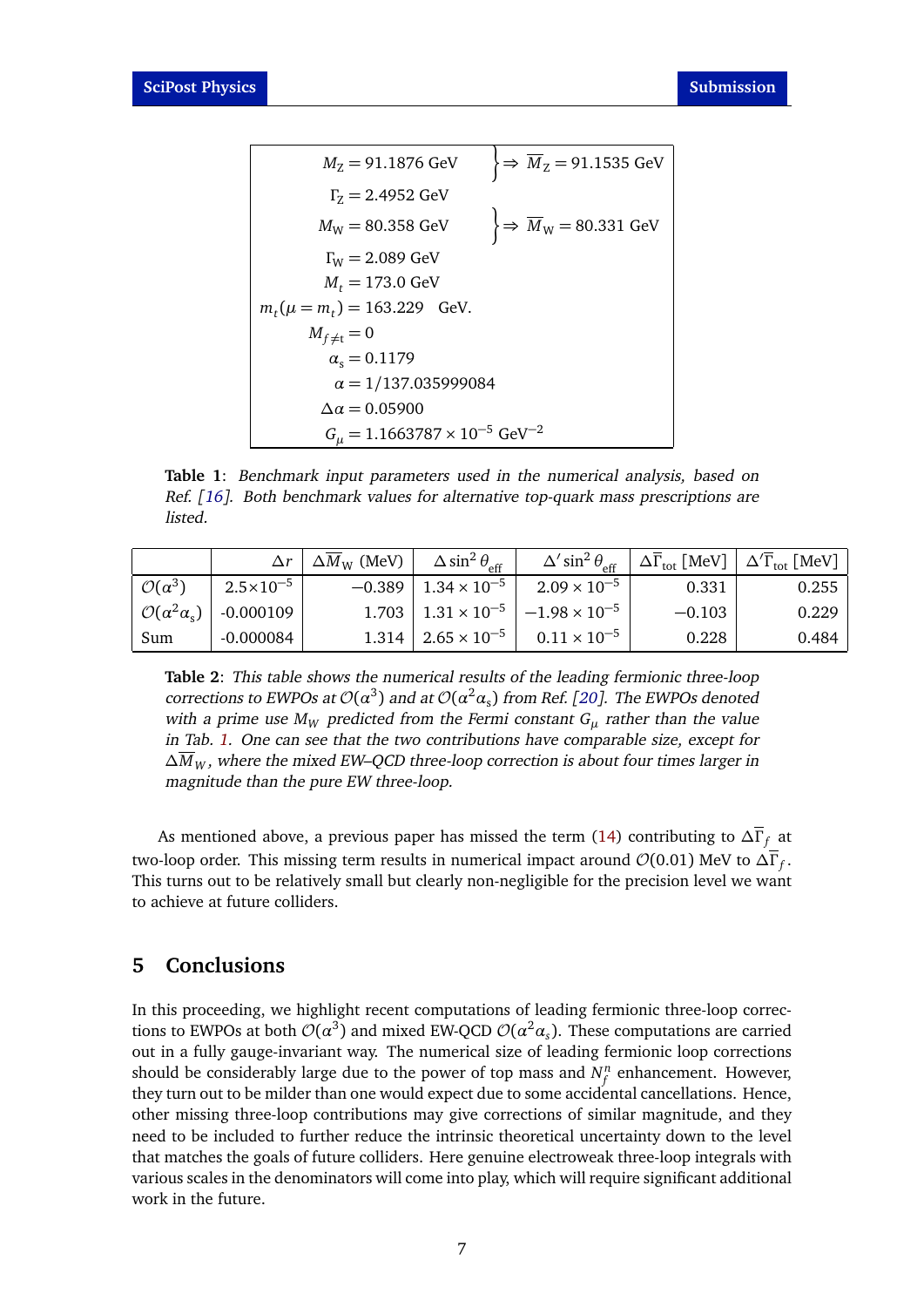<span id="page-7-4"></span>

|                                                   |     | Global fits at LEP/SLD/LHC $\parallel$ Current intrinsic theo. error $\parallel$ CEPC $\parallel$ FCC-ee $\parallel$ ILC/GigaZ |     |              |     |
|---------------------------------------------------|-----|--------------------------------------------------------------------------------------------------------------------------------|-----|--------------|-----|
| $M_{\rm W}$ [MeV]                                 |     | $4(\alpha^3, \alpha^2 \alpha_s)$                                                                                               |     | $0.5 \sim 1$ |     |
| $\Gamma_{7}$ [MeV]                                | 2.3 | $0.4(\alpha^3, \alpha^2\alpha_s, \alpha\alpha_s^2)$                                                                            | 0.5 |              | 1.0 |
| $\sin^2\theta_{\text{eff}}^f$ [10 <sup>-5</sup> ] |     | $4.5(\alpha^3, \alpha^2\alpha_s)$                                                                                              | 2.3 | 0.6          |     |

<span id="page-7-5"></span>**Table 3**: This table demonstrates the current experimental uncertainties given by the global fits of measurements taken from the LEP, SLD, and LHC vs. future experimental accuracies projected for CEPC, FCC-ee, and ILC for three EWPOs [[21–](#page-9-9)[24](#page-9-10)]. For ILC, the GigaZ option is considered, which is a *Z*-pole run with  $100$   $fb^{-1}$ .

| X                                               | $\Delta X_{\left(\alpha^2\alpha_s\right)}$ | $\Delta' X_{(\alpha^2\alpha_s)}$ |
|-------------------------------------------------|--------------------------------------------|----------------------------------|
| $\Delta r$ [10 <sup>-4</sup> ]                  | –0.50                                      |                                  |
| $\Delta M_{\rm W}$ [MeV]                        | 0.78                                       |                                  |
| $\sin^2\theta_{\text{eff}}$ [10 <sup>-5</sup> ] | 0.75                                       | –0.76                            |
| $\Gamma_{\rm tot}$ [MeV]                        | –0.0093                                    | 0.143                            |

**Table 4:** Leading fermionic three-loop corrections to EWPOs at  $\mathcal{O}(\alpha^2\alpha_{\mathrm{s}})$  with  $\overline{\text{MS}}$ prescription for the top mass.

## **Acknowledgements**

This work has been supported in part by the National science Foundation under grant no. PHY-1820760.

## **References**

- <span id="page-7-0"></span>[1] A. Djouadi and C. Verzegnassi, Phys. Lett. B **195**, 265 (1987); A. Djouadi, Nuovo Cim. A **100**, 357 (1988); B. A. Kniehl, Nucl. Phys. B **347**, 86 (1990); B. A. Kniehl and A. Sirlin, Nucl. Phys. B **371**, 141 (1992); A. Djouadi and P. Gambino, Phys. Rev. D **49**, 3499 (1994) [Erratum-ibid. D **53**, 4111 (1996)] [hep-ph/9309298].
- <span id="page-7-1"></span>[2] A. Freitas, W. Hollik, W. Walter and G. Weiglein, Phys. Lett. B **495**, 338 (2000) [Erratumibid. B **570**, 260 (2003)] [hep-ph/0007091].
- <span id="page-7-2"></span>[3] A. Freitas, W. Hollik, W. Walter and G. Weiglein, Nucl. Phys. B **632**,189 (2002) [Erratumibid. B **666**, 305 (2003)] [hep-ph/0202131].
- [4] M. Awramik and M. Czakon, Phys. Rev. Lett. **89**, 241801 (2002) [hep-ph/0208113], Phys. Lett. B **568**, 48 (2003) [hep-ph/0305248]; A. Onishchenko and O. Veretin, Phys. Lett. B **551**, 111 (2003) [hep-ph/0209010].
- [5] M. Awramik, M. Czakon, A. Freitas and G. Weiglein, Phys. Rev. D **69**, 053006 (2004) [hep-ph/0311148].
- <span id="page-7-3"></span>[6] M. Awramik, M. Czakon, A. Freitas, G. Weiglein, Phys. Rev. Lett. **93**, 201805 (2004) [hep-ph/0407317].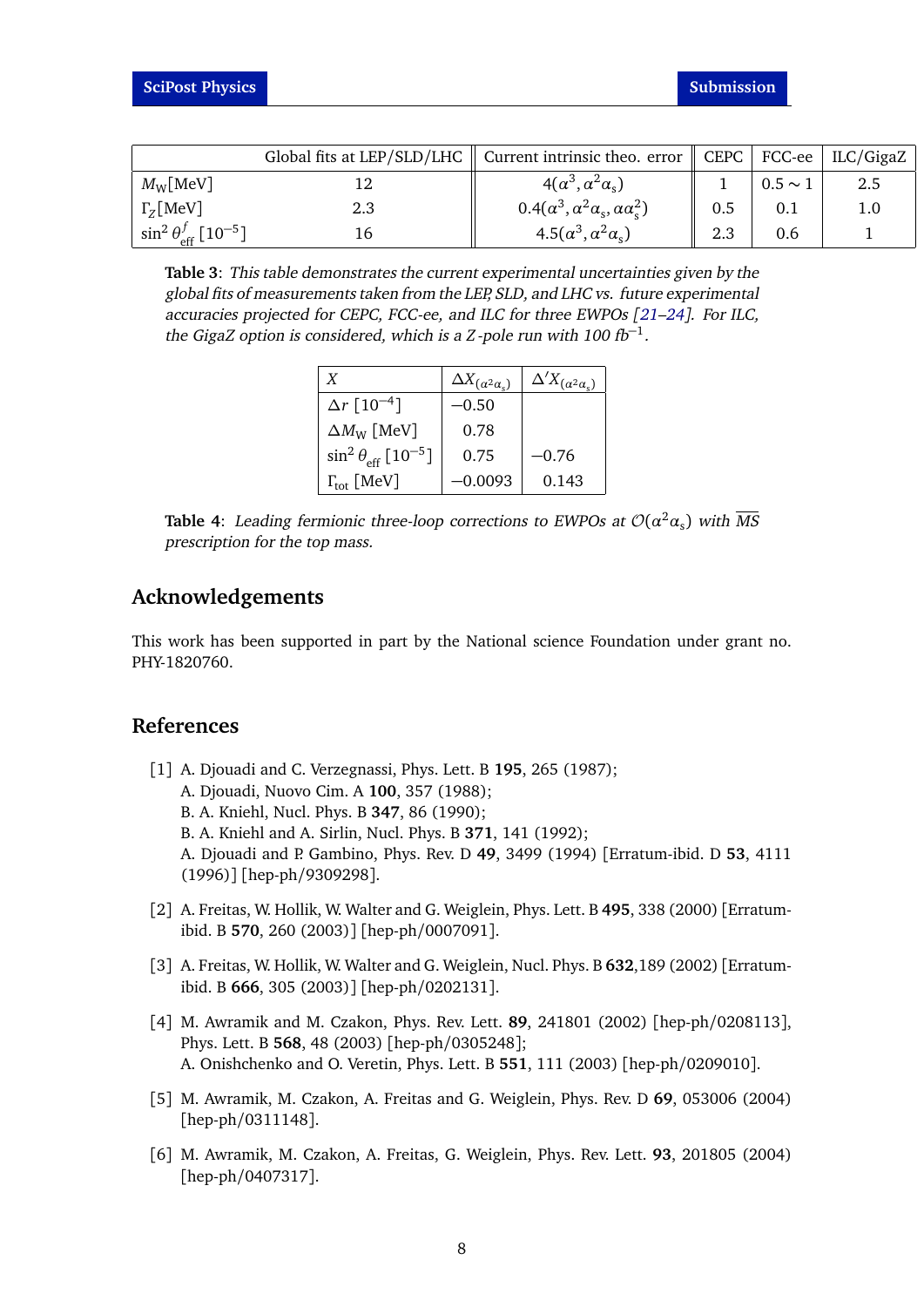- [7] M. Awramik, M. Czakon and A. Freitas, Phys. Lett. B **642**, 563 (2006) [hepph/0605339], JHEP **0611**, 048 (2006) [hep-ph/0608099]; W. Hollik, U. Meier and S. Uccirati, Nucl. Phys. B **731**, 213 (2005) [hep-ph/0507158], Nucl. Phys. B **765**, 154 (2007) [hep-ph/0610312].
- [8] M. Awramik, M. Czakon, A. Freitas and B. A. Kniehl, Nucl. Phys. B **813**, 174 (2009) [arXiv:0811.1364 [hep-ph]].
- <span id="page-8-8"></span>[9] A. Freitas, Phys. Lett. B **730**, 50 (2014) [arXiv:1310.2256 [hep-ph]], JHEP **1404**, 070 (2014) [arXiv:1401.2447 [hep-ph]].
- <span id="page-8-0"></span>[10] I. Dubovyk, A. Freitas, J. Gluza, T. Riemann and J. Usovitsch, Phys. Lett. B **762**, 184 (2016) [arXiv:1607.08375 [hep-ph]], Phys. Lett. B **783**, 86 (2018) [arXiv:1804.10236 [hep-ph]], JHEP **1908**, 113 (2019) [arXiv:1906.08815 [hep-ph]].
- <span id="page-8-1"></span>[11] L. Avdeev, J. Fleischer, S. Mikhailov and O. Tarasov, Phys. Lett. B **336**, 560 (1994) [Erratum-ibid. B **349**, 597 (1994)] [hep-ph/9406363]; K. G. Chetyrkin, J. H. Kühn and M. Steinhauser, Phys. Lett. B **351**, 331 (1995) [hepph/9502291]; Phys. Rev. Lett. **75**, 3394 (1995) [hep-ph/9504413].
- [12] J. J. van der Bij, K. G. Chetyrkin, M. Faisst, G. Jikia and T. Seidensticker, Phys. Lett. B **498**, 156 (2001) [hep-ph/0011373]; M. Faisst, J. H. Kühn, T. Seidensticker and O. Veretin, Nucl. Phys. B **665**, 649 (2003) [hep-ph/0302275].
- <span id="page-8-2"></span>[13] Y. Schröder and M. Steinhauser, Phys. Lett. B **622**, 124 (2005) [hep-ph/0504055]; K. G. Chetyrkin, M. Faisst, J. H. Kühn, P. Maierhoefer and C. Sturm, Phys. Rev. Lett. **97**, 102003 (2006) [hep-ph/0605201]; R. Boughezal and M. Czakon, Nucl. Phys. B **755**, 221 (2006) [hep-ph/0606232].
- <span id="page-8-3"></span>[14] A. Freitas, Prog. Part. Nucl. Phys. **90**, 201 (2016) [arXiv:1604.00406 [hep-ph]].
- [15] J. Erler and M. Schott, Prog. Part. Nucl. Phys. **106**, 68 (2019) [arXiv:1902.05142 [hepph]].
- <span id="page-8-4"></span>[16] See J. Erler and A. Freitas, section 10 of M. Tanabashi *et al.* [Particle Data Group], Phys. Rev. D **98**, 030001 (2018) [pdg.lbl.gov/2019/reviews/rpp2018-rev-standard-model.pdf].
- <span id="page-8-6"></span>[17] S. Willenbrock and G. Valencia, Phys. Lett. B **259**, 373 (1991); A. Sirlin, Phys. Rev. Lett. **67**, 2127 (1991); R. G. Stuart, Phys. Lett. B **262**, 113 (1991); H. G. J. Veltman, Z. Phys. C **62**, 35 (1994).
- <span id="page-8-7"></span>[18] D. Y. Bardin, A. Leike, T. Riemann and M. Sachwitz, Phys. Lett. B **206**, 539 (1988).
- <span id="page-8-5"></span>[19] R. Tarrach, Nucl. Phys. B **183**, 384-396 (1981); N. Gray, D. J. Broadhurst, W. Grafe and K. Schilcher, Z. Phys. C **48**, 673-680 (1990); K. G. Chetyrkin and M. Steinhauser, Nucl. Phys. B **573**, 617-651 (2000) [arXiv:hepph/9911434 [hep-ph]]; K. Melnikov and T. v. Ritbergen, Phys. Lett. B **482**, 99-108 (2000) [arXiv:hepph/9912391 [hep-ph]]; P. Marquard, L. Mihaila, J. H. Piclum and M. Steinhauser, Nucl. Phys. B **773**, 1-18 (2007) [arXiv:hep-ph/0702185 [hep-ph]]; P. Marquard, A. V. Smirnov, V. A. Smirnov and M. Steinhauser, Phys. Rev. Lett. **114**, no.14, 142002 (2015) [arXiv:1502.01030 [hep-ph]].